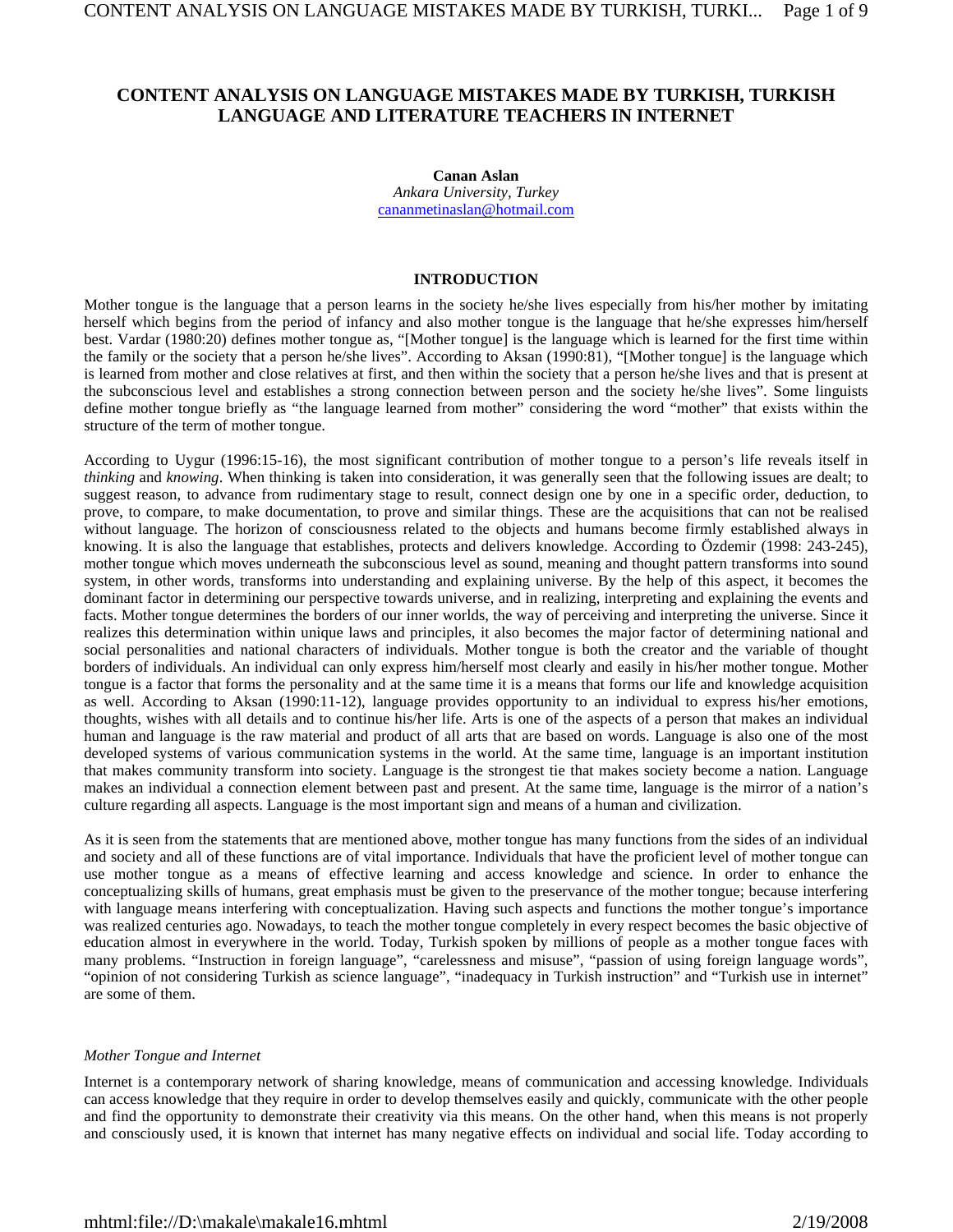many people, internet has taken the places of people and moved them out of the society. Internet has also entered the lives of children and the young as a necessity of contemporary life and had negative impacts on their physical, psychological and social worlds since it is not used consciously. It is now maintained by many specialists that especially the computer games create negative effects on the health of children and the young, and isolate them, make them aggressive, lazy and awkward (Online 1). Besides, websites including pornographic content, illegal trends, web pages including violence and various perversion types harm children and the young (Online 2). Moreover, unethical behaviours such as being sponger and freeloader, using knowledge without footnoting, plagiarism are some of the negative traits created by these virtual environments.

Internet can become an important means from the point of language development when used as means of instruction. Postings in chat websites, forum sites especially in which teachers share their experiences, knowledge, instructional materials and educational situations, performing evaluations related to language instruction in network based environments provides significant contributions to mother tongue instruction. Nowadays, many researchers utilize internet in teaching mother tongue and foreign language.

Özdemir (2006) states that a language is an individual and national identity, and indicates that the words used in internet become stereotyped, and abbreviations (shortening) and distortions eliminate the meanings of words and terms. According to him, internet users communicating with abbreviations also lack in thought in time, and this kind of uses cause them troubles in finding words such as not being able to find an appropriate word as in stuttering. Özdemir who stated that language improves by speaking, listening, reading and writing mentions that writing style preferred as "easiness" in internet also affects our language use and consequently thought productivity negatively besides causing less reading and writing.

The entrance of internet with its postings, chats, forums to our communication habits has negative effects on especially written language. Words are abbreviated and written directly as in spoken language, and spelling mistakes were done frequently. Emails are seemed as if they were kinds of post-its written quickly, illegibly and carelessly. Punctuation marks are not taken into consideration and few people address each other as "Mr.", "Mrs.", "Miss" or "Dear …". Polite statements are less included and diminishing. Moreover, in postings of forums lots of abbreviations and writing mistakes are made and no capital letters, emphasizes and punctuation marks are used. Means such as emails, chats and mods have changed structures of texts entirely since they provide quick access to establish a communication in short time. Since the establishment of communication done synchronously and with spoken language but via written form, this usage makes language structures and styles interfere with each other. Since means such as facial expressions, gestures and stress, harmony that cannot be separated from the verbal communication in facial communication are ignored in written internet setting, in other words, that emotions cannot be transferred via these means force users to search new means. Besides, since globalization gains speed with internet, communication also globalizes (becomes global). Changes occur in our time and place concepts due to globalization and environment in which we establish communication becomes different. This can also be seen as a factor that causes globalization in language. In this way, many words and various styles of speeches are added to national languages from English which is the language of internet (Landroit, 2000; Ateşman 2000).

Ateşman (2000) considers these changes in language under 3 headings:

- **1)** In acquisitional area (Smileys or Emoticons  $\mathcal{Q}, \mathcal{Q}, \cdot, \cdot$ ), \*<-), Use of asterisk \*laughed\*, \*got angry\*. In emails in order to provide consistency in texts *"... wrote" and ">"sign,*Imitation of Prosodic Features *(veeery muccch, \*YOU\*, !!!!!!, ?????, hehehe, gırrrr)*
- **2)** In lexical area (The entrance of terms related to computers into general language (*Wing'i pingle, format your memory)*, Abbreviations, Acronyms *(slm, mrb, cu, asap, lol)*, Slang and Daily Language Use *(naptın?)*, Local (Regional) Language Use *(ne diyim, görrük)*, American Words.
- **3)** Simplifications, Lessen (*bişi, naber*), Not Using Majuscule, Not Obeying Punctuation Rules, Not Obeying Grammar Rules, Bearing Writing Mistakes According to Bilgen (2006), the problem of language deterioration is not only peculiar to Turkish. In many countries, English is used in distorted manner (way), this problem can be seen even in communities in which English is spoken as a mother tongue as a result of the effects of internet and contemporary communication technologies. In short, the problem has a universal nature (characteristic). Some uses in Turkish and English as abbreviation or trimming can be exemplified as follows: slm (selam), mrb (merhaba), tşk (teşekkürler); TY: Thank you, YW or YVVW: You're Welcome, or You're very very welcome, GJ: Good Job (Online 3 and Online 4).

As the specialists mention that Turkish used today in internet almost lost its language characteristic. Some words are written without vowels, their structures are distorted in various ways and too much expression deteriorations are made in within sentences. Punctuation marks are hardly used or used incorrectly (erroneously). Besides, internet marks (signs) are used instead of letters and words in expressing emotions, in short, new styles of language uses occur. Other researches are also done on misuse of Turkish in internet (Kara, 2006). For this reason, especially Turkish, Turkish Language and Literature teachers have important roles in order to keep Turkish Language safe from this degeneration and extinction, because Turkish, Turkish Language and Literature teachers have responsibilities towards all the individuals in the society from the points of using Turkish accurately and effectively.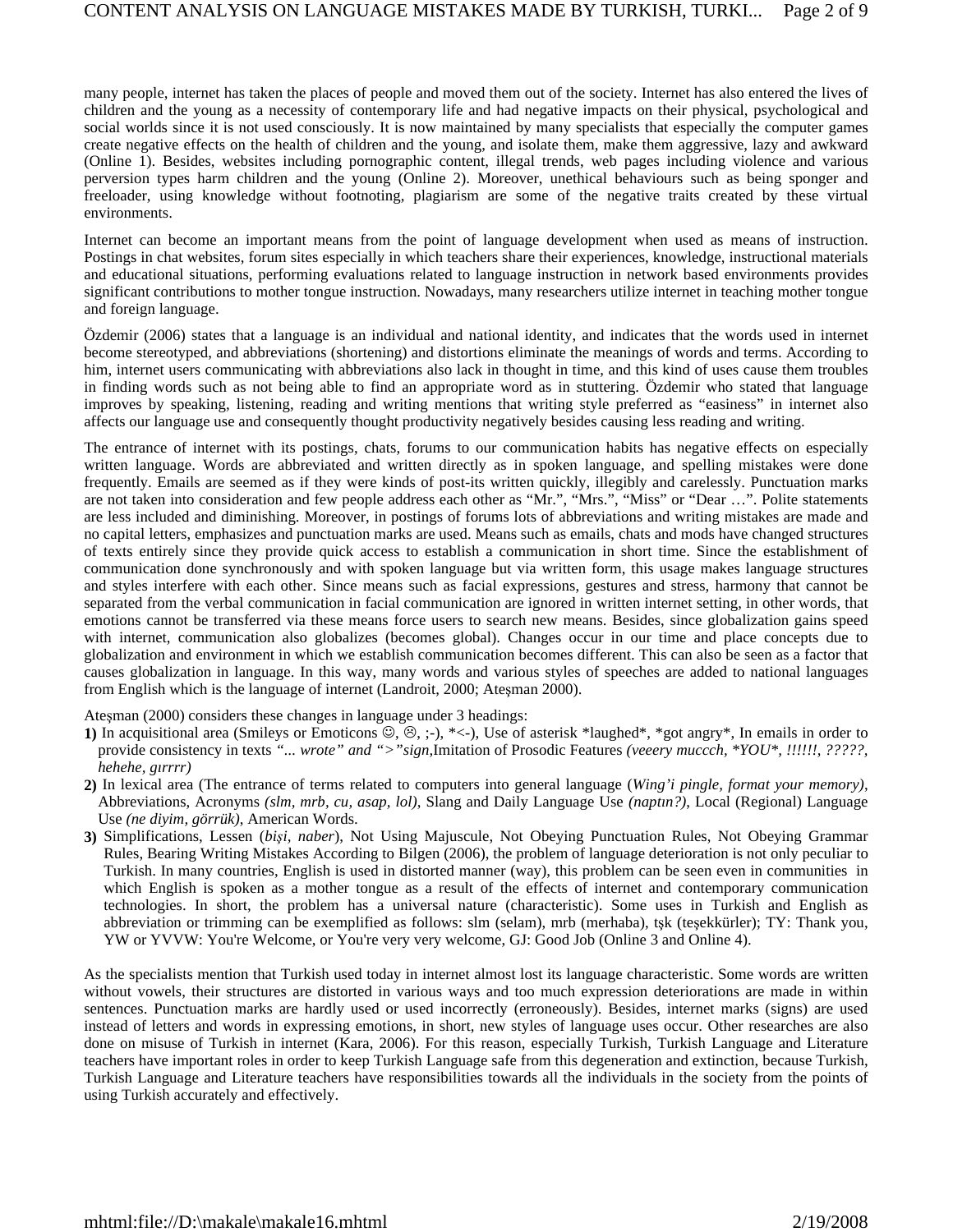## *Aim of the Research*

The aim of this research is to determine the mistakes of Turkish language used in the messages of Turkish, Turkish Language and Literature teachers in forum sites within internet settings. The basic aim of studying messages of Turkish, Turkish Language and Literature teachers is to focus on these teachers' Turkish language use since they received education in bachelor's degree in the field of Turkish language and their responsibility of being teachers of Turkish language.

## *Methodology of the Research*

The messages posted by Turkish, Turkish Language and Literature teachers to online forum sites form the source of data of this research based on survey model. 231 postings which include teachers' statements were determined between the dates of 01/01/2006 - 01/11/2006 in forum sites where teachers manage their forum activities and these messages (postings) were analyzed with "content analysis" method from the point of Turkish use. Content analysis is "a scientific approach which seeks societal facts in messages included in verbal, written and other means via objective and systematic classification, enumeration and deduction from the point of meaning and/or grammar" (Tavşancıl and Aslan, 2001:22). Name, web addresses and subject topics of online discussion forums which were studied within the scope of this research were included in Appendix 1.

Postings" were selected as analysis unit in the research, in other words, content analyses were carried on postings. Language mistakes were marked in each posting from the point of Turkish and according to this, frequencies were recorded. Subject field knowledge was utilized by researcher before all else in composing alternatives (categories) and special sub areas. Afterwards, 100 postings were randomly selected out of 231 postings for preview. According to preview, some alternatives were removed and some were added or combined. After these procedures, categories and sub areas were definitely determined and they were presented to 3 subject field specialists. Required revisions were done according to suggestions of subject field specialists and finally the categories were formed.

The reliability of content analysis depends especially on data processing (coding) system. 50 postings randomly selected out of 231 postings were analysed by another field language specialist (secondary data processor) in order to prove the reliability of coding that will be used in this research, the consistency between the secondary coder and researcher's evaluation were considered. Therefore, the following formula was used (Tavşancıl and Aslan, 2001:81):

Reliability= The number of statements agreed on

Agreement + Number of statements disagreed on

The consistency between the coders was found as 94% at the end of the calculation (analysis). Frequency and percentage calculations (analyses) were done (used) in the analyses of data.

# **FINDINGS AND DISCUSSION**

The distributions of language mistakes found in the postings that were sent to online discussion forums by Turkish, Turkish Language and Literature teachers regarding special subgroups were given in Table 1.

| Table 1: Language Mistakes Made In Internet By Turkish, Turkish Language and Literature Teachers According To Special Subgroups |  |  |
|---------------------------------------------------------------------------------------------------------------------------------|--|--|
|---------------------------------------------------------------------------------------------------------------------------------|--|--|

|    | <b>Type of Mistake</b>                                      | f   | $\frac{6}{9}$ |
|----|-------------------------------------------------------------|-----|---------------|
| 01 | Beginning Sentence with a Minuscule<br>Letter               | 444 | 24            |
| 02 | Not Using a Period                                          | 175 | 9.5           |
| 03 | Expression Errors As a Result of<br><b>Logical Mistakes</b> | 122 | 6.6           |
| 04 | Not Using a Comma                                           | 110 | 5.9           |
| 05 | Mistakes in Writing Words                                   | 95  | 5.1           |
| 06 | Using Punctuation Marks That Do<br>Not Exist                | 92  | 5.0           |
| 07 | Writing Proper Nouns with<br><b>Minuscule Letters</b>       | 88  | 4.8           |
| 08 | Not Using an Exclamation Mark                               | 67  | 3.6           |
| 09 | Mistakes in Writing Conjunctions                            | 60  | 3.2           |
| 10 | Not Using a Question Mark                                   | 58  | 3.1           |
| 11 | Not Using a Quotation Mark                                  | 54  | 2.9           |
| 12 | Using Arabic and Persian Words                              | 54  | 2.9           |
| 13 | Uses Contrary to Culture Language                           | 52  | 2.8           |
| 14 | Not Using a Semicolon Mark                                  | 46  | 2.5           |
| 15 | Writing Words By Distorting Their<br><b>Structures</b>      | 37  | 2.0           |
|    | <b>Expression Errors Resulting From</b>                     |     |               |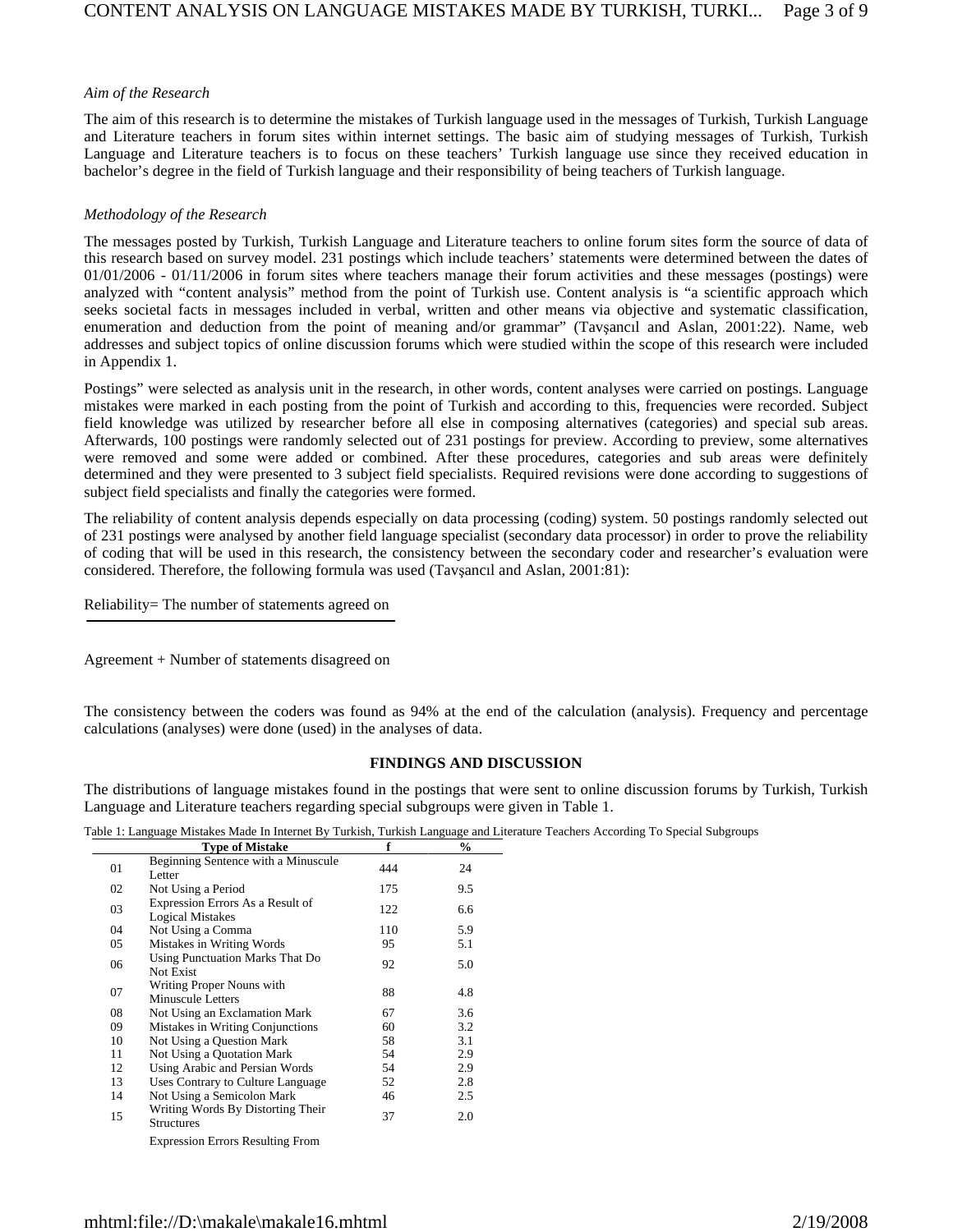| 16 | Complements                             | 32   | 1.7       |
|----|-----------------------------------------|------|-----------|
| 17 | Not Using an Apostrophe Mark            | 24   | 1.3       |
| 18 | Using (Making) Wrong Abbreviations      | 22   | 1.2       |
| 19 | Using Internet Sign                     | 21   | 1.1       |
| 20 | Using Western Language Words            | 20   | 1.1       |
| 21 | Not Using Ellipsis                      | 19   | 1.0       |
|    | Using Two or More Than Two              |      |           |
| 22 | <b>Punctuation Marks Together</b>       | 16   | .9        |
|    | <b>Expression Errors Resulting From</b> |      |           |
| 23 | The Elements (Components) Found         | 16   | .9        |
|    | In Wrong Position                       |      |           |
|    | <b>Expression Errors Resulting From</b> |      |           |
| 24 | Using Wrong Subjects / Subject          | 15   | $\cdot^8$ |
|    | Mistakes                                |      |           |
| 25 | Mistakes On Using Noun Cases            | 13   | .7        |
|    | Affixes (Infixes)                       |      |           |
| 26 | <b>Using Unnecessary Words</b>          | 12   | .6        |
| 27 | <b>Expression Errors Resulting From</b> | 12   | .6        |
|    | Modifiers                               |      |           |
|    | Writing Common Names With               |      |           |
| 28 | Capital Letters In The Middle Of The    | 12   | .6        |
|    | Sentences                               |      |           |
| 29 | Mistakes On Writing Question Suffix     | 10   | .5        |
|    | $(-mi)$                                 |      |           |
| 30 | <b>Expression Errors Resulting From</b> | 10   | $.5\,$    |
|    | Repetition                              |      |           |
| 31 | Not Using Colon                         | 7    | .4        |
| 32 | <b>Expression Errors Resulting From</b> | 7    | .4        |
|    | <b>Unfinished Sentences</b>             |      |           |
| 33 | Writing Words Without Using             | 6    | $\cdot$ 3 |
|    | Vowels                                  |      |           |
| 34 | Writing Abbreviations With              | 6    | $\cdot$ 3 |
|    | Majuscules                              |      |           |
| 35 | <b>Expression Errors Resulting From</b> | 6    | $\cdot$ 3 |
|    | <b>Confused Words</b>                   |      |           |
| 36 | Mistakes On Writing Infixes             | 5    | $\cdot$ 3 |
| 37 | <b>Expression Errors Resulting From</b> | 3    | $\cdot$   |
|    | Predicates                              |      |           |
|    | Writing Words By Distorting Their       | 3    | $\cdot$   |
| 38 | Structures By Imitating The Words       |      |           |
|    | Of Other Languages                      |      |           |
|    | <b>Total</b>                            | 1851 | 100       |

Since some Turkish, Turkish Language and Literature teachers made more than one language mistakes in their postings, the number of the mistakes determined was 1851 although 231 postings were studied. When these 38 items in which 1851 mistakes were made categorized under 5 alternatives (categories), the classification of the mistakes made by teachers in their postings were given respectively in Table 2:

Table 2: Classification Of Language Mistakes Made In Internet By Turkish, Turkish Language and Literature Teachers

|    | <b>Type of Mistake</b>            |      | $\frac{0}{0}$ |
|----|-----------------------------------|------|---------------|
| 01 | <b>Writing Mistakes</b>           | 788  | 42.5          |
| 02 | <b>Punctuation Marks Mistakes</b> | 668  | 36.1          |
| 03 | <b>Expression Errors</b>          | 248  | 13.3          |
| 04 | Using Foreign Words               | 74   |               |
| 05 | Uses Contrary to Culture Language | 73   | 3.9           |
|    | Total                             | 1851 | 100           |

There are different language mistakes and also mistakes related to the uses of writing and punctuation marks in the postings below:

"Alas, what will we do, what shall we do, should we go to the countries in which Turkish is spoken in order to be a teacher? Let us go and leave everything behind us, we do something that gets us nowhere, where ...? We have been living in Turkey in which everything can happen at any time and any decision can be taken without taken into consideration anything such a country, we have graduated from university and after that a master degree, moreover we had finished a training (pedagogy) programme, whatever we did is nonsense, how much does it last, we are in our 25's, expectations are great. This morning my father asked me why I didn't do anything despite the fact that 30 thousand teachers will be assigned, what can I say, what can I do? Tell or speak, it becomes later nonsense. I got bored and I want to find a way, a solution but what??? Oh my God, please help me!" (143. posting)

"Please, forgive me. Is justice blunt my friend where did you get this information cite reference what do you want to do element from … (slang)!!! pardon, don't invent number. teacher appointments are not certain yet…" (194. posting)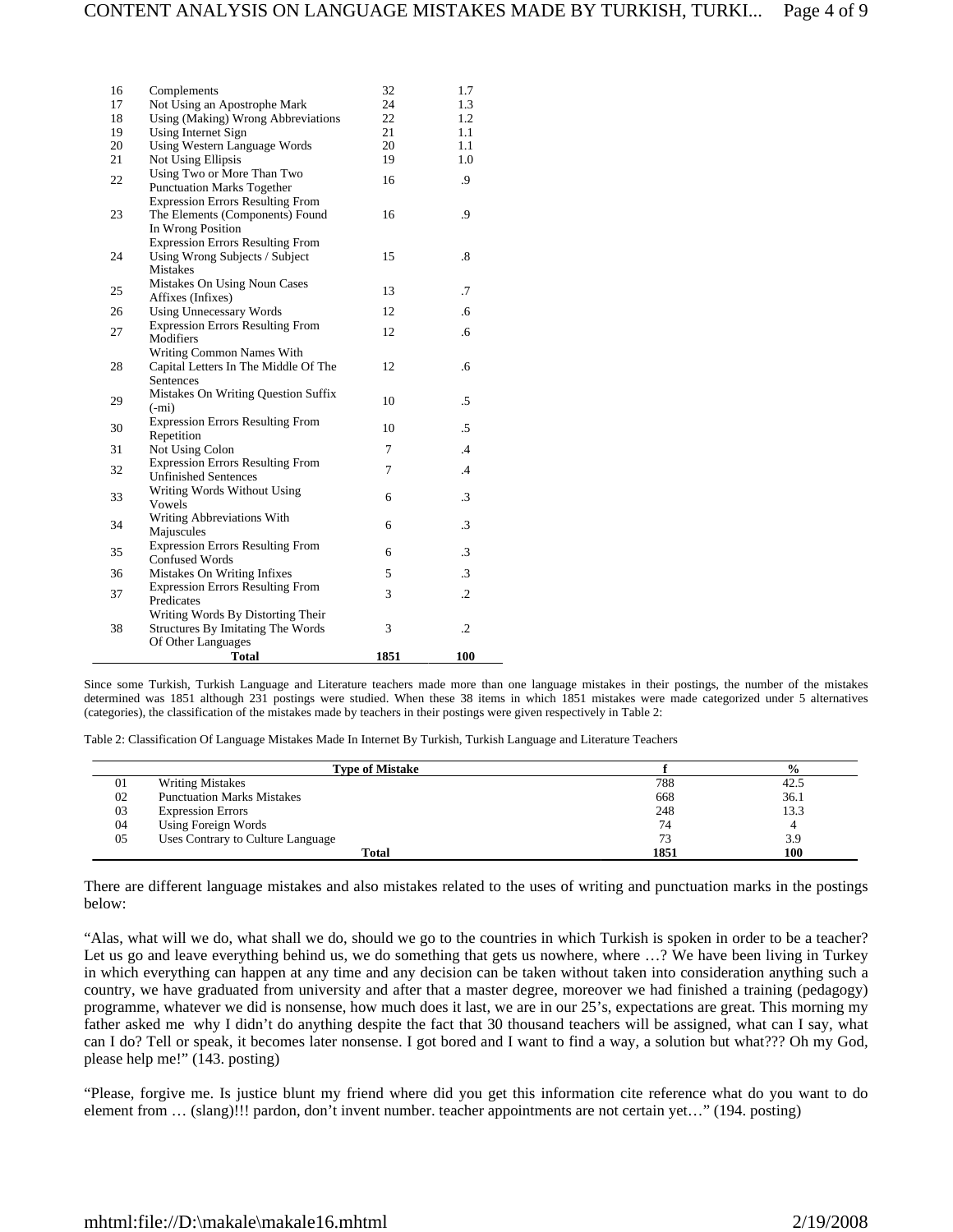"My friends, I want to ask something but it isn't related with the topic, is there anyone who has got any information on master degree of computer and instructional technologies teacher (graduate) programme who can apply to this master degree for example can a person graduated from history programme apply to master degree of computer and instructional technologies teacher (graduate) programme?" (199. posting)

"Ones who was contracted with 70 was appointed to eastern provinces in my opinion. I found this direct appointment as logical and appropriate. as a result, you will have to prefer. I have not been working with contract for example. ones who got low grades will be appointed as permanent staff perhaps. it seems as if injustice in one respect but I prefer myself not to work as contracted. anyway at the end it seems that I will not be appointed. I got 70.906. my preferences does not come true. impossible. but if I say that I will do in anywhere, it seems impossible…" (212. posting)

"My friends, I got confused. it seems as injustice when taken into consideration. ouf ouf…" (213. posting)

"Don't behave like this my friends for God's sake. Isn't it injustice for a person's appointment as a permanent who got 70 despite the ones who got 72 points. think twice. in my opinion it is funny even. if it happens like this, nonsense things will continue. gümüşber (nickname) in my opinion the places where the ones who are permanent work is not an important issue. whether the schools are in good condition is also not important. everyone is in the condition that they can accept anywhere (everywhere). I hope you will be appointed gümüşber (nickname)." (214. posting)

According to the content analyses, "writing mistakes" ("beginning sentence with a minuscule letter" are included in these kinds of mistakes) and punctuation marks mistakes (mostly period among these) are the mistakes that are done most frequently by Turkish, Turkish Language and Literature teachers. Most of the teachers made punctuation marks mistakes in their postings (using two colons together, four periods, more than one exclamation and question mark together). Whereas, the subjects of beginning sentence with a majuscule letter, writing of conjunctions, words, infixes, proper nouns, abbreviations and use of punctuation marks are covered in the curricula of Turkish instruction beginning from the  $1<sup>st</sup>$  year of primary education to the end of secondary education and these topics are dealt in the courses every year. Teachers working in these branches also received instruction in the master degree on these topics as well. However, the mistakes can be the results of not creating the language awareness, acquire the habit of using language carefully, and not using the methods functionally in courses. Besides, since Anatolian High Schools, Science High Schools that are crucial for students and student placement tests depend on test technique, consequently lack of adequate practice may have also caused to such a result. Students either go to the private schools offering specialized courses where this technique is only used or buy test books that prepare them to these exams in order to pass these tests. In private schools offering specialized courses, problem solving processes are regarded important instead of studies aimed at strengthening especially oral and written expression skills. However, Turkish course is a skill acquiring course not a knowledge loading course. It seems that this can be possible with studies including lots of practices.

Turkish, Turkish Language and Literature teachers made the following mistakes in their postings below:

"… teacher, I have read the title from the beginning to the end, I have seen you as prejudiced a little bit, that fellow wrote subjects which are under debate, anyone who has opinion expresses it, your manners exaggerate this situation.

besides, in my opinion, the most important thing is what we have learned not the university we have graduated and not the people we have taken courses. the subject of my faculty is better than yours becomes childish :))) and one of my friend names this situation as competition to be pre-eminent in something trifling" (114. posting)

"eh I see that I am the only person that writes on the topic of literature what had happened to us we are the people who can express themselves better than the others from the point of department we graduated but we remain silent and wait what is this intimidation eh I don't understand do you give in quickly eh we say something, don't we when I enter the forum and couldn't see you I became hopeless from now on in my opinion turkish, turkish language and literature teachers should be appointed to the places allocated for permanent staff that they deserve moreover all SECONDARY EDUCATION TEACHERS SHOULD BE APPOINTED TO THE PLACES ALLOCATED FOR PERMANENT STAFF THAT THEY DESERVE eh what is this zero quota were allocated to literature secondary education mathematics please primary education greatly that's enough eh people should remember that there are secondary education institutions in this country I say this in the name of mathematics, biology, history, chemistry teachers who are unjustly treated as we please let's say something I AM WAITING FOR MY FRIENDS' 'LITERATURE TEACHERS' REPLIES…" (160. posting)

The third mistake frequently made by most Turkish, Turkish Language and Literature teachers in their postings is "expression errors". Today, many specialists related with the field state that adequate importance was not given to mother tongue and mother tongue instruction in our country, and also the ones graduated from universities do not even use our language well and cannot write even a petition (written application) in which they express their problems (Kavcar, 1982; Özdemir, 1983; Binyazar, 1983; Adalı, 1983; Kantemir, 1986; Göktürk, 1989; Özdemir, 1990; Kocaman, 1990; İpşiroğlu,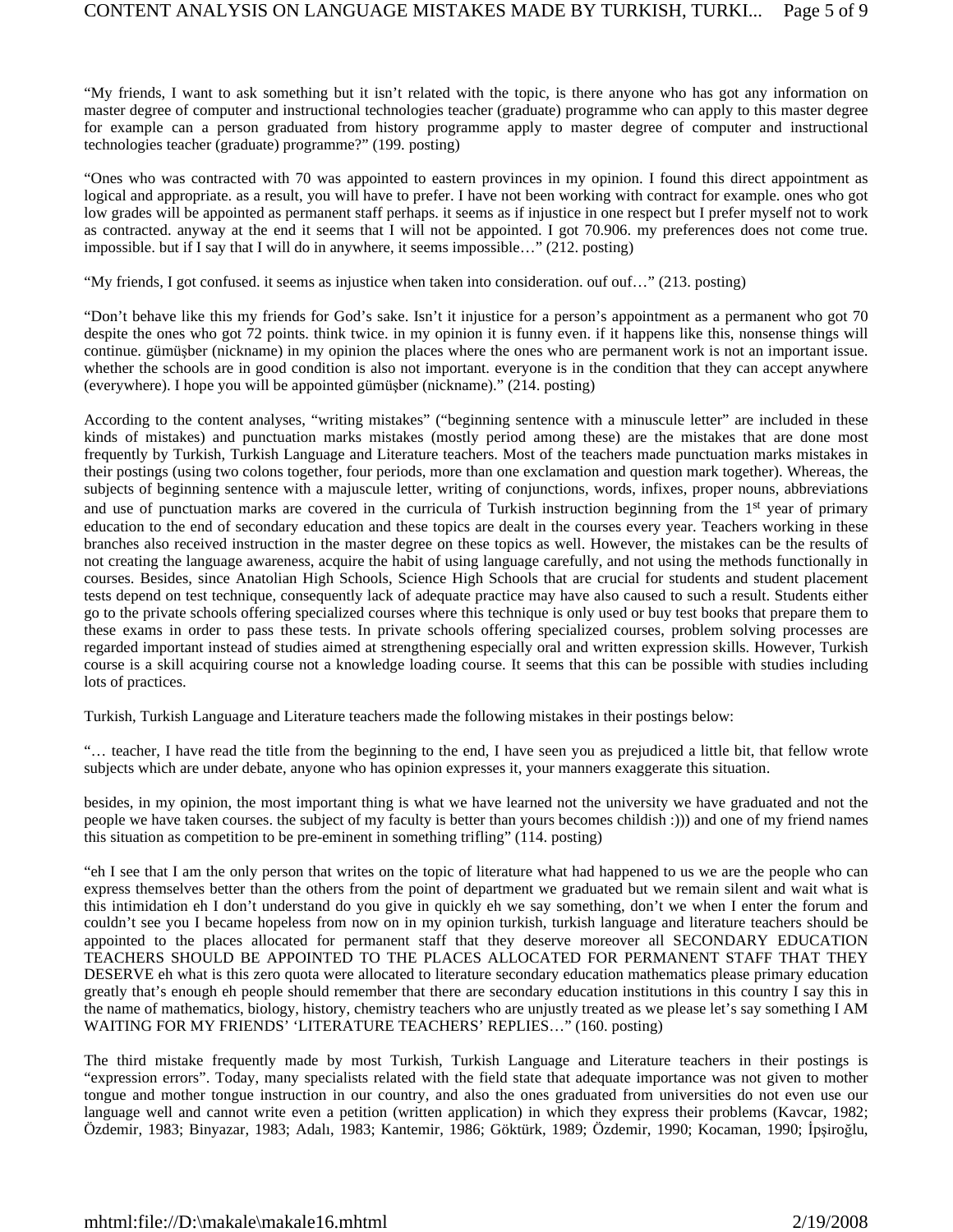1991; Göğüş, 1998; Sever, 2002; Çotuksöken, 2002). The findings of this study reveal that Turkish, Turkish Language and Literature teachers who have been receiving instruction in MA programmes and working as teachers in this field do not use language accurately and effectively either and made expression errors at the significant level. One of the reasons could be students' receiving Ottoman and Ottoman texts in their courses rather than contemporary Turkish during university education (Approximately 23 credits according to the previous graduate programme of Department of Turkish teachers, 16 credits according to the current undergraduate programme; Approximately 75 credits in the departments of Turkish Language and Literature). Making students acquire four skills should be considered more important in these departments because these skills can be acquired by doing – living. However, since courses based on heavily theories are dominantly included in programmes, they became an important obstacle to the development and acquisition of these skills. Course hours having similar characteristics are rather too many especially in the Departments of Turkish Language and Literature affiliated with Science – Literature Faculties. Graduate programmes of these departments are included in Appendix 2 and Appendix 3. Turkish Teacher Graduate Programme Sub-Field: Social Sciences Teacher

Another reason which specialists mentioned is the importance and function of mother tongue is not realized sufficiently in our country. In other words, love, awareness and sensitiveness of language cannot be established adequately in both students and teachers. The most dominant responsibility of mother tongue instruction is to train readers, to make students acquire reading habit. It is a fact expressed in every platform that this habit cannot be acquired by individuals in our country. Individuals who do not nurtured with literary works written in his/her own language are not expected to use their language accurately, to be aware of their language and to be sensitive to their language. Another important variable is teacher in the solution of the problems related to the use of mother tongue. If this sensitivity is not established in teachers who deal with hundreds of students, it seems that the development related to this topic in the society is impossible.

In the posting below, it attracts the attention that foreign word uses were included too much:

"And again I am going to repeat the words that I told at the beginning as the last word… You already know the answers of these questions… Again I address you as you (informal), you have posted me PM why do you address me as you (informal) … Because I really don't consider your thoughts and also YOU (informal) as sincere… If friends post me writings on the topic I am going to prepare and collect the content and then I am going to add all of them to here or sent them to an upload site and write the link here…" (109. posting)

Many foreign words from Arabic, Persian and European languages were used in many postings: sensitiveness, to please (someone) greatly, from the point of view of, phrase, determine, to wish for/desire (something) earnestly, to follow, to express, literary, in my opinion, unfortunately, curriculum, to talk about, to address, relationship, safely, to recommend, compared to, person (88), in the event that ... (88), about, concerning (88), activity (88), for example (67), preferential treatment (211) etc.; document (58), upload (109), link (109), site (109), net, mail, message (65), direct (209). Some of the words were written by imitating English, the structure of Turkish word were distorted: ewet [yes] (55), dewam [attendance] (173), sewinmek [feel happy] (176). The structure of some words were also written in distorted forms in the same manner: yüzzz [hundred] (173), çoook oldunuz yaaa allahhhh [overstep the limit] (172), 100 de yüzzzz [100 percent] (173). These problems can also be originating from the reasons mentioned above. In spite of the fact that Turkish equivalents were found for most of them and they were utilised by many people, Turkish, Turkish Language and Literature teachers prefer to use these words, and this situation gives us important feedbacks from the points of language deterioration dimensions in our country.

Some teachers but not many wrote words removing vowels and distorted their structures:

"… I agree with you the injustice that they had done to us last february should not be done this year there were 20 people who were not appointed as a permanent staff last year and they announced 250 positions for people under contract I think they could not fill this reveals that there are free positions opportunity should be given to us please my colleagues let us say something" (166. posting)

"hello" (48. posting)

"hello. you did the right thing by being a member." (52. posting)

Again, some teachers wrote the abbreviations with minuscule letters: mone, sspc. They made wrong abbreviations occasionally: ilk. [first] Mat. [Mathematics] cıyım [...y] (178), öğrt. [teacher], fen b. [science k.] (227), din k. [religion c.] (227), sosyal b. [social s.] (227), edeb.çılar [litterateurs] (149), edebçılar [litterateurs] (149), Atatürk Ünivde [Atatürk University] (108), COK TS.... [thank you very much] (75) This situation can originate from teachers' synchronous and rapid communication wishes; but since these abbreviations done contrary to language rules will be the cause of BOZULMAK distortion of language as time passes, they are the language mistakes that they shouldn't be done.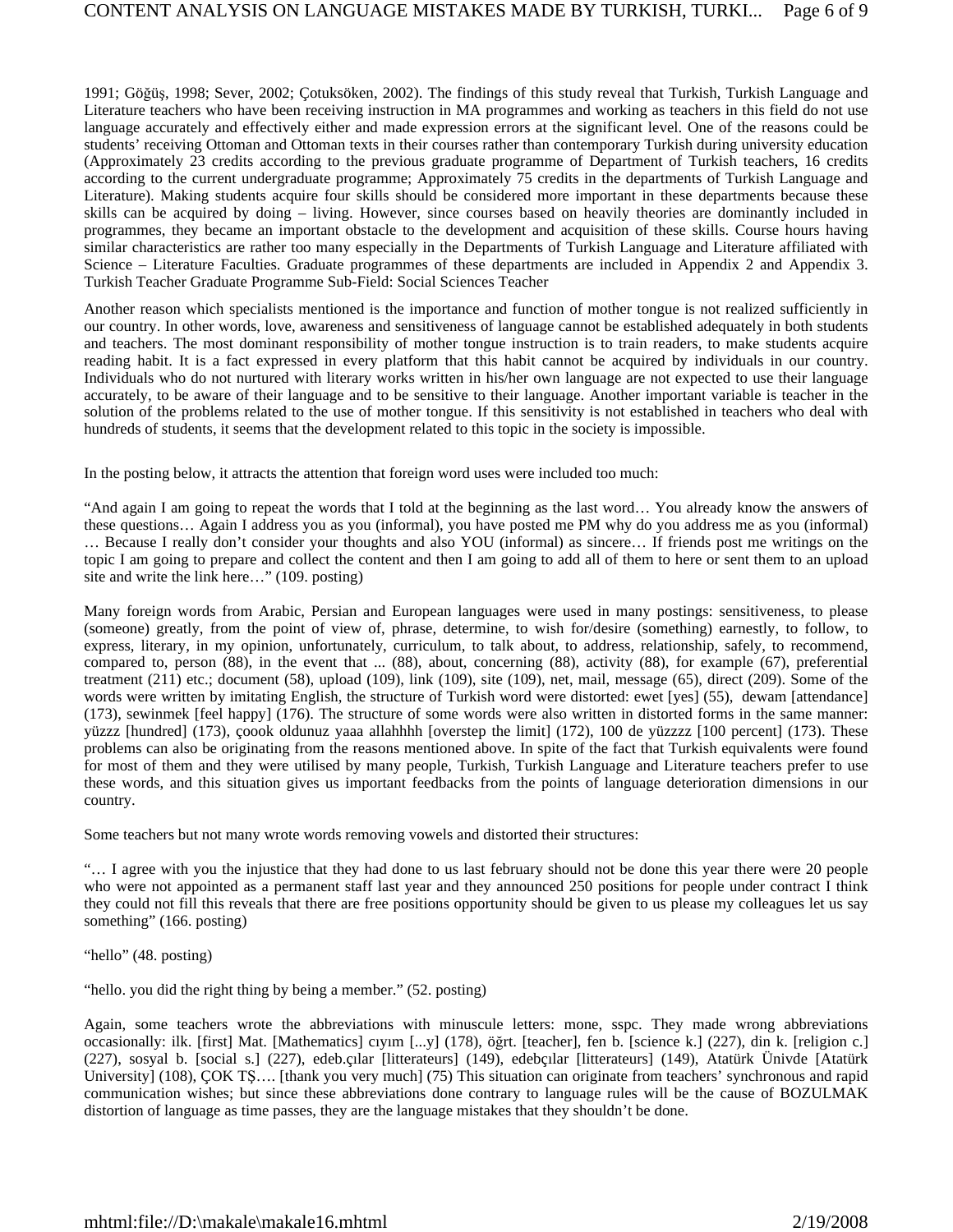One of Turkish Language and Literature teacher began two sentences with minuscule letters, wrote de conjunction (too, also) adjacent to the word and wrote the word "yes" with the letter not existing in Turkish alphabet by imitating English and distorting the structure of the word in two-letter posting below:

"ewet (yes) in my opinion this site was wonderful. congratulations" (55. posting)

Few Turkish, Turkish Language and Literature teachers (2,3,8,56,64 ve 65. postings) warned their colleagues against using Turkish incorrectly in their postings:

"Dear … There is not a "w" letter in our Turkish, isn't it. We suppose that we should pay more attention to this issues being literature teachers" (56. posting)

"My friends please obey the rules of writing and punctuation rules in writing to forum and sharing files. Because this area is a forum site of Turkish and Literature teachers. We are different from the others, aren't we? Besides we shouldn't begrudge thanks to our friends who shared their opinions. Thanks for the sensitiveness that you have displayed on the topic right now…" (2. posting)

"Dear my friends,

This forum is "literature teacher"s forum, isn't it? Therefore we should pay attention to Turkish language rules in our writings. I think we will be in a contradiction situation if we do the writing mistakes that we don't want our students to do." (64. posting)

Topics of the forum were not taken into analysis in the study; but, it was seen that there are incorrect usages in them. Some of the mistakes are as follows; using two or more punctuation marks together, using a punctuation mark that doesn't exist, writing proper nouns with minuscule letters and writing words by distorting their structures:

"2000 quota to English, 64 quota to Literature!!!" , TURKISH TEACHERS WE WON THE CASE OFFICIALLY!!!!!!!!!!", "LITTERATEURS PLEASE SAY SOMETHING" .........", "to turkish teachers" etc.

Usages such as "My brother", "o…!", "Friend" that are not appropriate for culture language are in bothering situation that disturb the readers. According to Sever (2004:5-6) "Mother tongue instruction has basic aims such as make individuals acquire language skills in order to realise accurate, clear and effective communication; develop their thinking skills, contribute to their processes of mastering and socialization." Therefore, primarily educators who will perform mother tongue instruction should acquire these objectives and use language appropriate to this understanding.

No language mistakes were found in 16 out of 231 postings within the settings of this research. This ratio of these postings is very low (approximately 7%) within 231 postings.

## **RESULTS AND SUGGESTIONS**

This research based on survey model was carried out in order to analysis the mistakes done in using Turkish by Turkish, Turkish Language and Literature teachers in the postings that they posted to online discussion forums in internet setting. At first, 2 forum addresses were determined in which people work as Turkish, Turkish Language and Literature teachers posted messages, 231 postings that include the messages of the teachers were selected among them for analysis. Later, 100 out of 231 postings were studied previously, according to this, some of the alternatives (categories) determined by researcher for analysis were removed and some of them were added. Alternatives formed were displayed to 3 field specialists, the final form was given to tool considering their suggestions. 50 postings selected randomly out of 231 postings were also evaluated by another field specialist linguist in order to put forth the reliability of coding process for consideration that is going to be used for the research; the consistency between the evaluations of this data coder and researcher was found as 94%. Frequency and percentage calculations were done in data analyses. According to the content analyses performed, "Writing" and "punctuation" mistakes and "expression errors" were the most frequently done mistakes in internet setting by Turkish, Turkish Language and Literature teachers. Besides, some teachers use too much foreign words, some prefer a style that is not appropriate for culture language.

Turkish, Turkish Language and Literature teachers have the responsibility of being models to everyone in the society especially from the point of using language. However, the results of this study revealed that the teachers having the responsibility of Turkish instruction do not also use Turkish carefully. The biggest responsibility is primarily Turkish, Turkish Language and Literature teachers', and also all teachers'. If preventive measures were not taken, language used in internet setting and full of mistakes will become widespread with increasing users and deterioration in language will affect our all communication styles in negative way. In order to provide using language accurately in everywhere, not only using language accurately in internet and in order to establish sensitivity in language use:

**1.** Courses in which Turkish is used accurately and excellently and noble literary texts are used should be included in the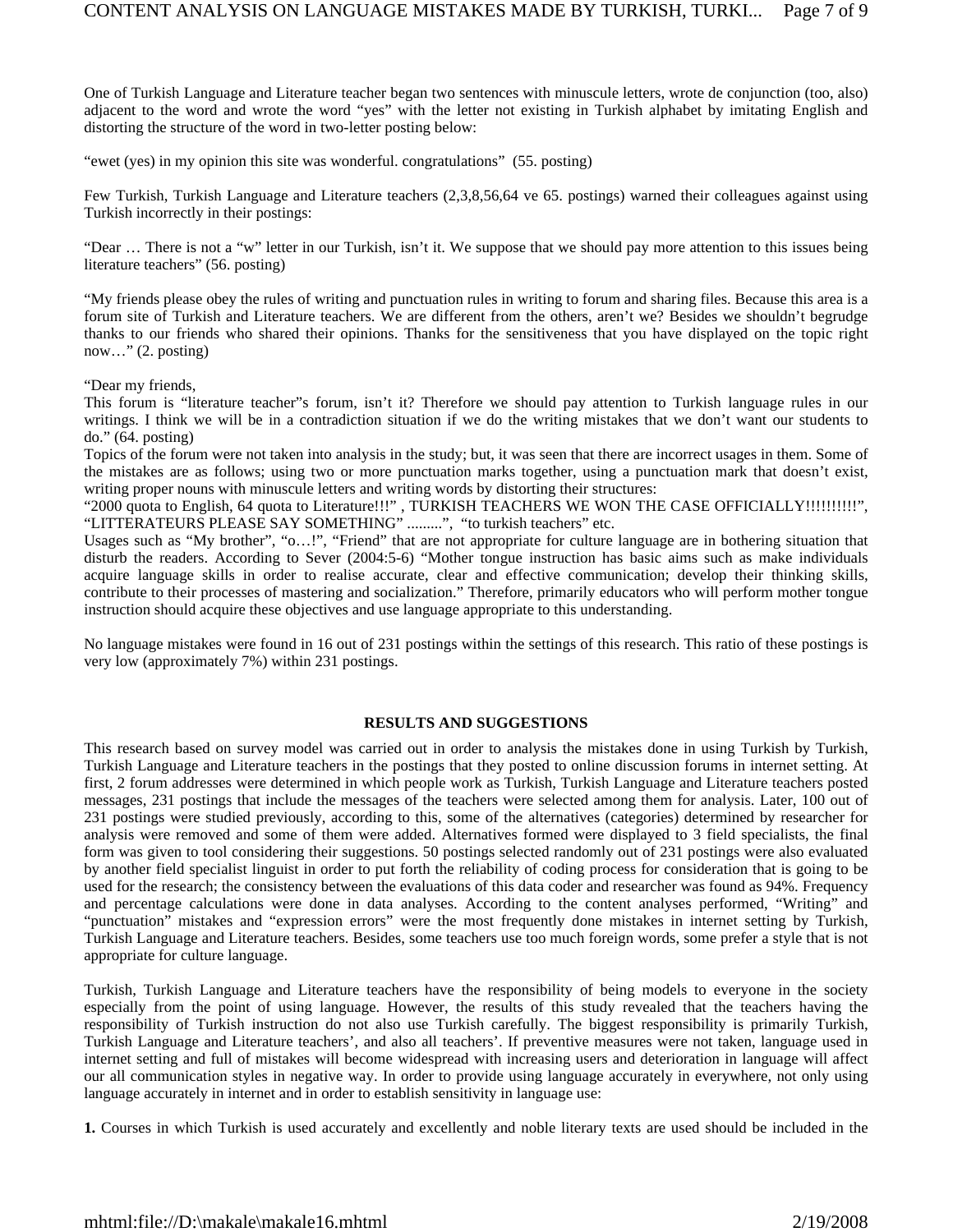- programmes of both departments of Turkish, Turkish Language and Literature teachers affiliated with Education Faculties and Turkish Language and Literature departments affiliated with Science - Literature Faculties. Beauty, richness, productivity and characteristics of Turkish should be perceived, in this manner, teacher candidates should establish language awareness.
- **2.** In order to remove the negative effects of the means that are significantly involved in our lives and contemporary means such as internet and computer, especially educationalists have significant responsibilities. Educationalists should always emphasize the importance of the language beginning from primary education to university within classroom settings, and also they should make individuals establish language awareness and sensitiveness.
- **3.** Also the postings of Turkish, Turkish Language and Literature teachers in the other forum addresses should be analyzed from the point of language.
- **4.** Studies should also be carried on language uses of teachers of other branches.
- **5.** All researchers who are aware of the importance of mother tongue should use Turkish accurately by being determined in internet and also be model especially to children and young persons.
- **6.** Turkish, Turkish Language and Literature teachers should observe Turkish words derived to be used instead of foreign terms and they should be willing to use them. Today Turkish equivalents of the words originated from Western roots (languages) such as internet, mail, web were found and began to be used. Besides, Turkish, Turkish Language and Literature teachers have also the responsibility of finding Turkish equivalents to these terms.

## **REFERENCES**

- Adalı, O. (1983). "On Turkish Instruction as Mother Tongue (Anadili Olarak Türkçe Öğretimi Üstüne)" Turkish Language (**Türk Dili**)**.** Ankara: TDK Publication, No. 379-380, AÜ Press, pp. 31-35.
- Aksan, D. (1990) Language with Every Aspects Linguistics with Major Lines (**Her Yönüyle Dil Ana Çizgileriyle Dilbilim).** Ankara: TDK Publication, 439/1.
- Aksan, D. (1998) "Mother Tongue (Anadili)" Being a Child in Mother Tongue (**Anadilinde Çocuk Olmak**), Education in Foreign Language (**Yabancı Dilde Eğitim**). İstanbul: Papirüs Press.
- Ateşman, E. (2000) "Internet and Language Use (İnternet ve Dil Kullanımı)". Akademik Bilişim 2000, Elektronik Kütüphaneler Oturumu Taslak Programı, Süleyman Demirel Üniversitesi (C:\Documents and Settings\EXPER\Desktop\AKADEMİK BİLİŞİM 2000.htm)
- Bilgen, S. (2006) Dil Derneği, Türkiye İnterneti'nin 13. yıldönümü nedeniyle 10-23 Nisan 2006 tarihlerinde düzenlenen İnternet Haftası 2006 etkinliklerine, ODTÜ Türkçe Topluluğu ile birlikte 20 Nisan 2006'da ODTÜ'de gerçekleştirilen "İnternet"in Türkçesi" başlıklı açıkoturum ve tartışma.
- Binyazar, A. (1983) "Açılım (Perspectives) Towards Literary Areas in Mother Tongue Instruction (Anadili Öğretiminde Yazınsal Alanlara Açılım)" Turkish Language (**Türk Dili**)**.** Ankara: TDK Publication, No. 379-380, AÜ Press, pp. 57- 72.
- Çotuksöken, Y. (2002) Essays and Critiques on Turkish (**Türkçe Üzerine Denemeler ve Eleştiriler**). İstanbul: Papatya Publication.
- Göğüş, B. (1998) "Conversation on Mother Tongue Instruction with Beşir Göğüş (Beşir Göğüş'le Anadili Öğretimi Üzerine Söyleşi)". **Ankara University Tömer Language Journal.** No. 63, p. 51.
- Göktürk, A. (1989) Beyond the Word (**Sözün Ötesi). Writings** (**Yazılar**)**.** İstanbul: İnkılâp Press.
- İpşiroğlu, Z. (1991) "Writing Action (Yazma Eylemi)" **Writing Work (Yazma Uğraşı).** ÇYDD Publication 3. İstanbul: Cem Press, pp. 21-30.
- Kantemir, E. (1986) "General View on Turkish Language and Literature Instruction in Secondary Education (Ortaöğretimde Türk Dili ve Edebiyatı Öğretimine Genel Bir Bakış)". **Ankara: TED Publication,** pp. 33-41.
- Kara, Mehmet (2006) "Scream of Turkish Used in Internet: Turkish Language (!) and Others (İnternet Türkçesinin Çığlığı: 'Türkçe Dili (!) ve Diğerleri' )" Journal of Academic Researches (**Akademik Araştırmalar Dergisi**)**,** Sayı, 130, pp. 157- 170.
- Kavcar, C. (1982) "On Turkish Language and Literature Education (Türk Dili ve Edebiyatı Eğitimi Üzerine)". Journal of Ministry of National Education (**Milli Eğitim Dergisi**), Teachers' Day Special Issue (Öğretmenler Günü Özel Sayısı), No. 59, pp. 33-35.
- Landroit, Henry (2000) «L'internet nous tire la langue» . Article paru dans Le Ligueur. Retrieved 01 18, 2007 from http://users.skynet.be/Landroit/interlang.html.